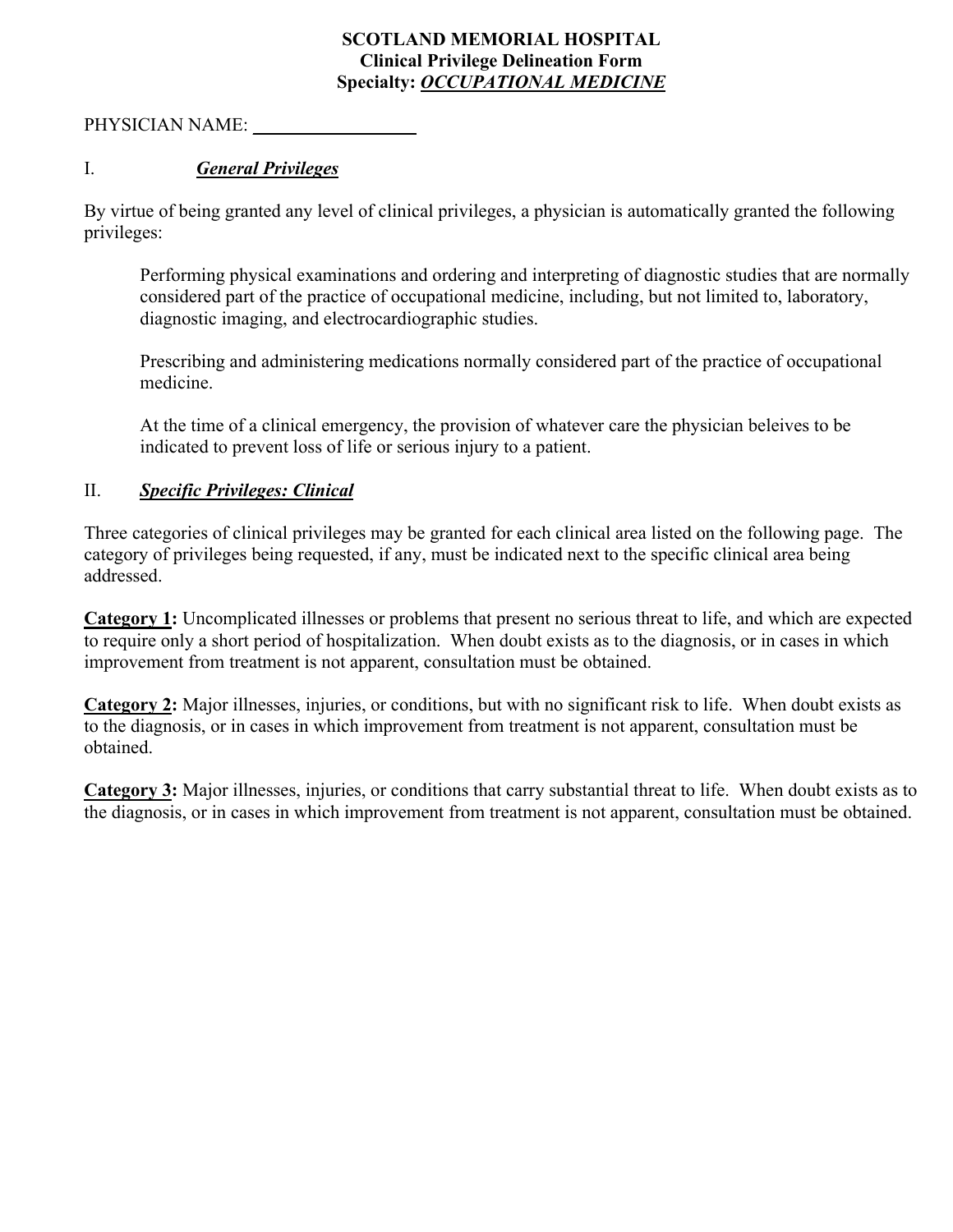*CLINICAL AREAS*: In the area marked "Level of Privileges Requested" **circle** the number indicating the level of privileges that you wish to be granted in each of the areas listed.

| <i>GENERAL MEDICAL PRIVILEGES</i> |            |                |                |                       |                       |           |                          |               |                       |
|-----------------------------------|------------|----------------|----------------|-----------------------|-----------------------|-----------|--------------------------|---------------|-----------------------|
|                                   | Level of   |                |                | Not Approved/         |                       | Level of  |                          |               | Not approved/         |
|                                   | Privileges |                |                | Approved with         |                       |           | Privileges               |               | Approved with         |
| Area                              |            | Requested      |                | Approved Restrictions | Area                  | Requested |                          |               | Approved Restrictions |
| Surturing of simple or            |            | $\mathfrak{D}$ | $\mathcal{R}$  |                       | Treatment of          |           | $\overline{\mathcal{L}}$ | 3             |                       |
| complex lacerations               |            |                |                |                       | uncomplicated burns   |           |                          |               |                       |
| I & D of abscesses                |            | $\overline{2}$ | 3              |                       | Local anesthesia      |           | $\overline{2}$           | 3             |                       |
| Simple skin biopsy or             |            | 2              | 3              |                       | Regional nerve blocks |           | 2                        | $\mathcal{E}$ |                       |
| excision                          |            |                |                |                       |                       |           |                          |               |                       |
| Removal of non-                   |            | $\overline{2}$ | $\overline{3}$ |                       | Arthrocentesis        |           | 2                        | 3             |                       |
| penetrating foreign body          |            |                |                |                       |                       |           |                          |               |                       |
| in cornea                         |            |                |                |                       |                       |           |                          |               |                       |
| Uncomplicated                     |            | $\mathfrak{D}$ | $\overline{3}$ |                       | Nail trephination     |           | $\overline{2}$           | 3             |                       |
| removalof foreign                 |            |                |                |                       |                       |           |                          |               |                       |
| objects                           |            |                |                |                       |                       |           |                          |               |                       |
| Treatment of                      |            | 2              | $\overline{3}$ |                       | Nail removal          |           | 2                        | 3             |                       |
| uncomplicated minor               |            |                |                |                       |                       |           |                          |               |                       |
| closed fractures not              |            |                |                |                       |                       |           |                          |               |                       |
| involving skeletal                |            |                |                |                       |                       |           |                          |               |                       |
| traction or major                 |            |                |                |                       |                       |           |                          |               |                       |
| manipulation/reduction            |            |                |                |                       |                       |           |                          |               |                       |
| Treatment of                      |            |                |                |                       | Wound management      |           |                          |               |                       |
| uncomplicated                     |            |                |                |                       |                       |           |                          |               |                       |
| dislocations of the upper         |            |                |                |                       |                       |           |                          |               |                       |
| & lower extremities,              |            |                |                |                       |                       |           |                          |               |                       |
| excluding the hip $&$ knee        |            |                |                |                       |                       |           |                          |               |                       |

## *GENERAL MEDICAL PRIVILEGES*

I hereby request the clinical privileges indicated above. Date: \_\_\_\_\_\_/\_\_\_\_\_\_/\_\_\_\_\_\_ Initials: \_\_\_\_\_\_\_\_\_\_\_\_\_\_\_

 $\overline{\phantom{a}}$  , and the contribution of the contribution of the contribution of  $\overline{\phantom{a}}$  , and  $\overline{\phantom{a}}$  , and  $\overline{\phantom{a}}$ 

#### *DEPARTMENT CHAIRMAN APPROVAL*

*NOTE:* Any request indicated as "Not Approved or Approved with Restrictions" must be explained here, including listing any restrictions:

\_\_\_\_\_\_\_\_\_\_\_\_\_\_\_\_\_\_\_\_\_\_\_\_\_\_\_\_\_\_\_\_\_\_\_\_\_\_\_\_\_\_\_\_\_\_\_\_\_\_\_\_\_\_\_\_\_\_\_\_\_\_\_\_\_\_\_\_\_\_\_\_\_\_\_\_\_\_\_\_\_\_\_\_\_\_\_\_\_\_\_\_\_\_\_\_\_\_\_\_\_\_\_\_\_\_\_ \_\_\_\_\_\_\_\_\_\_\_\_\_\_\_\_\_\_\_\_\_\_\_\_\_\_\_\_\_\_\_\_\_\_\_\_\_\_\_\_\_\_\_\_\_\_\_\_\_\_\_\_\_\_\_\_\_\_\_\_\_\_\_\_\_\_\_\_\_\_\_\_\_\_\_\_\_\_\_\_\_\_\_\_\_\_\_\_\_\_\_\_\_\_\_\_\_\_\_\_\_\_\_\_\_\_\_ \_\_\_\_\_\_\_\_\_\_\_\_\_\_\_\_\_\_\_\_\_\_\_\_\_\_\_\_\_\_\_\_\_\_\_\_\_\_\_\_\_\_\_\_\_\_\_\_\_\_\_\_\_\_\_\_\_\_\_\_\_\_\_\_\_\_\_\_\_\_\_\_\_\_\_\_\_\_\_\_\_\_\_\_\_\_\_\_\_\_\_\_\_\_\_\_\_\_\_\_\_\_\_\_

I have reviewed this application and recommend clinical privileges as indicated above.

Chairman, Department of Internal Medicine Date